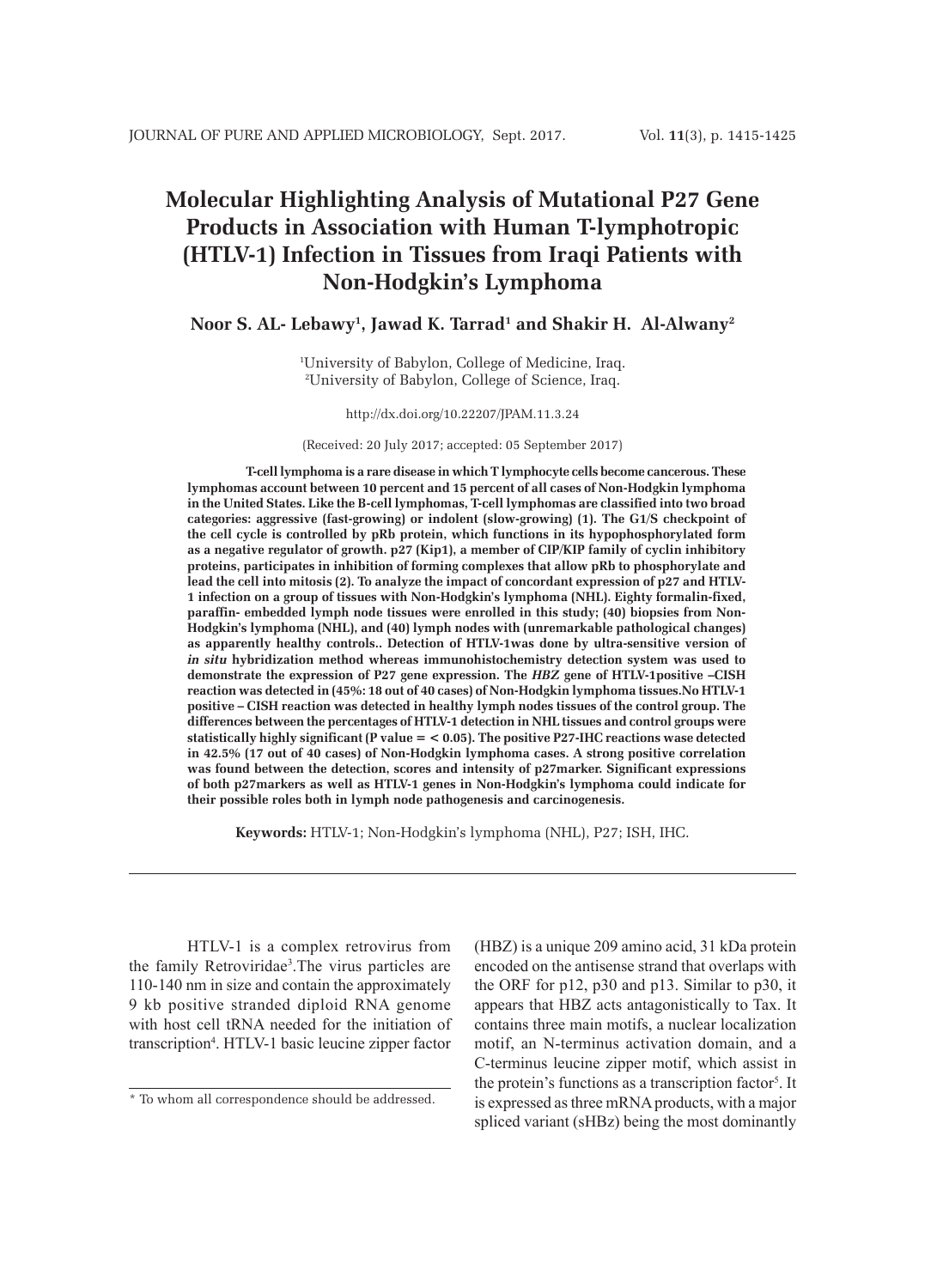expressed<sup>6</sup>. HBZ anti-Tax activity occurs mainly through indirect DNA binding. One method that it accomplishes this is through inhibition of the recruitment of CBP/p300 by Tax for viral transcription<sup>7</sup>.

Non-Hodgkin's lymphoma (NHL) is more common in middle or elderly people. It can occur in lymph node and other organs that contain lymph tissue. This cancer may be located in one place in the body, but often located in multiple areas throughout the body<sup>8</sup>. This is because cancerous (malignant), lymphocyte often circulates through the body just like normal lymphocyte. Non-Hodgkin's lymphoma can be either B- lymphoma or T-lymphoma depending on which type of lymphocyte become cancerous<sup>9</sup>. There are 40 different types of NHL. Some types of NHL grow very quickly; other types grow slowly<sup>10</sup>.

Most of NHLs (80-85%) are of B- cell origin, while  $(15{\text -}20\%)$  being T-cell lymphomas<sup>11</sup>. NHL represent a clonal tumor of mature and immature B and T cells or natural killer (NK) cells at various stages of differentiation and can arise in nodal and extra nodal sites<sup>12</sup>.

Cyclin-dependent kinase inhibitor 1B  $(p27<sup>Kip1</sup>)$  is an enzyme inhibitor that in humans is encoded by the *CDKN1B gene*. It is often referred to as a cell cycle inhibitor protein because its major function is to stop or slow down the cell division cycle<sup>13</sup>.

The  $p27^{Kip1}$  gene has a DNA sequence similar to other members of the "Cip/Kip" family which include the p21Cip1/Waf1 and p57Kip2 genes 14. P27 cis-regulatory element is 114 nucleotides in length and is located at the very 5' end of the 5'UTR of the p27 mRNA. It contains a small open reading frame (ORF) of 29 amino acids which is preceded by and overlaps with a G/C-rich hairpin domain. This hairpin domain is predicted to form multiple stable stem loops with similar free energy. Both the open reading frame and the stem loop elements contribute to cell cycle-regulated translation of the p27 mRNA 15.

Low expression of  $p27^{kip1}$  protein is associated with excessive cell proliferation and has been linked to many types of human tumors, including lymphoma<sup>16, 17</sup>. Ferreri et al.,<sup>18</sup> was reported that the activity of p27 in lymphoma by inhibiting the formation of cyclin E–CDK2 and/ or cyclin D1–CDK4 complexes, thus blocking progression from G1 to S phase of the cell cycle.

Also, Møller *et al.*,<sup>19</sup> was analyzed the correlation between cyclin D3 expression and high expression of  $p27$  Kip1 in the subset of aggressive and very aggressive lymphomas with a proliferation rate exceeding 50%. However, Sáez *et al.,*20 and Decker *et al.,*21 found an abnormally high expression of  $p27<sup>KIP1</sup>$  in NHL.

This study was done to unravel the rate as well as impact of either HTLV-1 or P27KIP1 in a group of Iraqi patients with Non-Hodgkin's lymphoma.

#### **MATERIALS AND METHODS**

The study was designed as a retrospective control cases one. It has recruited 80 selected formalin fixed, paraffin embedded lymph node tissue blocks were obtained, among them $40$  tissue biopsies from Non-Hodgkin's lymphoma with different grades as well as<sup>40</sup> lymph nodes with (unremarkable pathological changes) as apparently healthy controls. The diagnosis of these tissue blocks were based on their accompanied records. A consultant pathologist reexamined all these cases to further confirmation of their diagnosis. One section was mounted on ordinary glass slide and stained with hematoxyline and eosin, while other slides were mounted on charged slide to be used for ISH as well as IHC.

The detection of HTLV-1 by CISH kit (Zyto Vision GmbH. Fischkai, Bremerhaven. Germany) was performed on 4µm - paraffin embedded tissue sections.The sequence of oligonucleotides for HBZ- HTLV-1 used in this study was 5¯-CCA TCA ATC CCC AAC TCC TG-3<sup> $-$ </sup> (nucleotide positions 645–664)<sup>22</sup>. The synthesized DNA probe was made to order by Bio-Synthesis (Lewisville, TX, USA).

For the *In Situ* Hybridization procedure, the slides were de-paraffinized and then treated by the standard methods of rehydration according to the details of processes for performing CISH reaction and then the probe was applied according the instructions of the manufacturing company (Zyto Vision GmbH. Fischkai, Bremerhaven. Germany).Then application of pepsin solution to the tissue section, immersion of slides in distilled water, air drying the sections, denaturation of the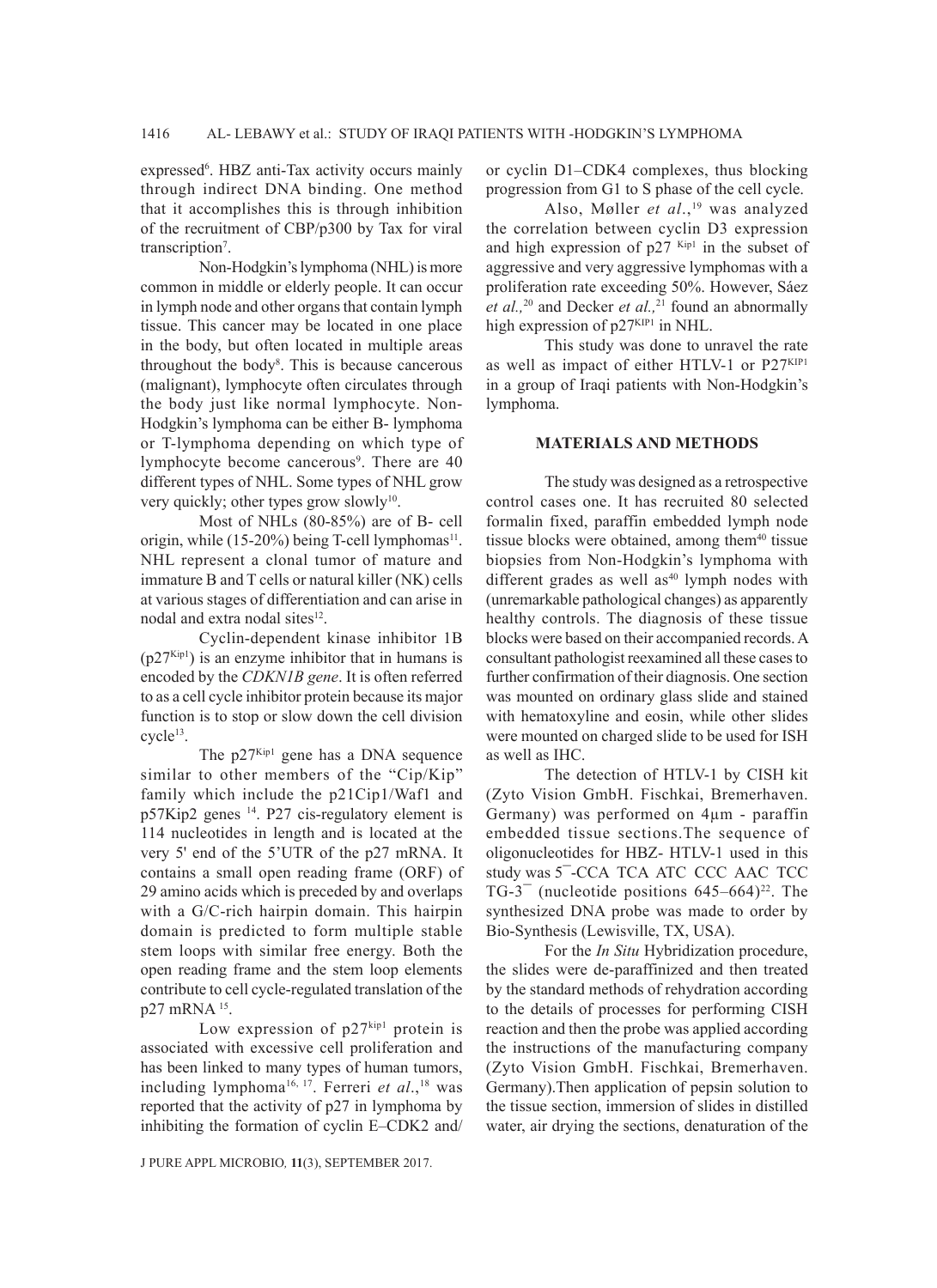slides on hot plate, adding the 20 µl of cDNA probe. After that probe and target DNA were denaturized by placing in pre-warmed oven at 75°C for 8-10 minutes, slides were transferred to a pre-warmed humid hybridization chamber and incubated at 37°C for overnight. At the next day, slides were soaked in pre-warmed protein block at 37°C and remain in the buffer for 3 minutes. Then application of AP-Streptavidin to the slides and incubate for 30 min at 37°C in a humidity chamber. Then washed in wash buffer TBS and then twice times for 1 min in distilled water and application of 5-bromo3 chloro3-indoly/phosphate/nitro blue tertrazolium substrate- chromogen solution NBT/BCIP and incubated for 40 min at 37°C in humidity chamber. Slides were incubated at 37°C for 30 minutes or until color development was developed completed. Color development was monitored by viewing the slides under the microscope. A dark blue colored precipitate forms in positive cells. Then the slides

were counter stained by immersion in Nuclear Fast Red stain for 30 seconds, then washing process was followed by immersion the slides for 1 minute in distilled water. After that sections were dehydrated by ethyl alcohol, cleared by xylene, then mounted with permanent mounting medium (DPX). Then final evaluation was done by light microscope.

Immunohistochemistry / Detection system (Abcam. England) was used to demonstrate the p27 gene expression (protein) in cells using a specific monoclonal antibodies, i.e. Primary antibody for that specific epitope which binds to nuclear targeted protein .The bound primary antibody is then detected by secondary antibody which contains specific label peroxidase labeled polymer conjugated to goat anti mouse immunoglobulin. The substrate is DAB in chromogen solution produced a positive reaction resulting in a browncolor precipitate at the antigen site in these tissues.

Table 1. Distribution of Study Groups According to the Mean and Range of Their Age (Years)

| Studied<br>groups   | No        | Mean<br>Age / Year | Std.<br>Deviation | Std.<br>Error | Min. | Range<br>Max. | <b>ANOVA</b><br>$test(P-value)$ |
|---------------------|-----------|--------------------|-------------------|---------------|------|---------------|---------------------------------|
| A.H. Control        | 40        | 38.70              | 22.519            | 3.561         | 3    | 80            | $P1=0.225$ NS                   |
| <b>NHL</b><br>Total | 40<br>120 | 46.20              | 22.067            | 3.489         | 6    | 80            |                                 |

\* Mini: Minimum, Maxi: Maximum

**Table 2.** Statistical Analysis for theDistribution of Age Strata According to the Histopathological Diagnosis of Studied Groups

| Age groups /Year      |                        | A.H. Control   | Groups<br>NHL | Pearson Chi-<br>Square(P-value) |
|-----------------------|------------------------|----------------|---------------|---------------------------------|
| $\leq$ 20             | No.<br>$\%$            | 10%<br>25.0%   | 5<br>12.5%    | $P=0.348$<br>Non sign.          |
| $21 - 40$<br>(P>0.05) | No.                    | 12%            | 1             | $\overline{c}$                  |
|                       | $\%$                   | $30.0\%$       | $30.0\%$      |                                 |
| $41 - 60$             | No.<br>$\frac{0}{0}$   | 10%<br>25.0%   | 11<br>27.5%   |                                 |
| $61 - 80$             | N <sub>0</sub><br>$\%$ | 8%<br>$20.0\%$ | 12<br>30.0%   |                                 |
| Total                 | No.<br>$\frac{0}{0}$   | 40%<br>100.0%  | 40<br>100.0%  |                                 |

\* Non-Significant differences using Pearson Chi- square test at P>0.05 level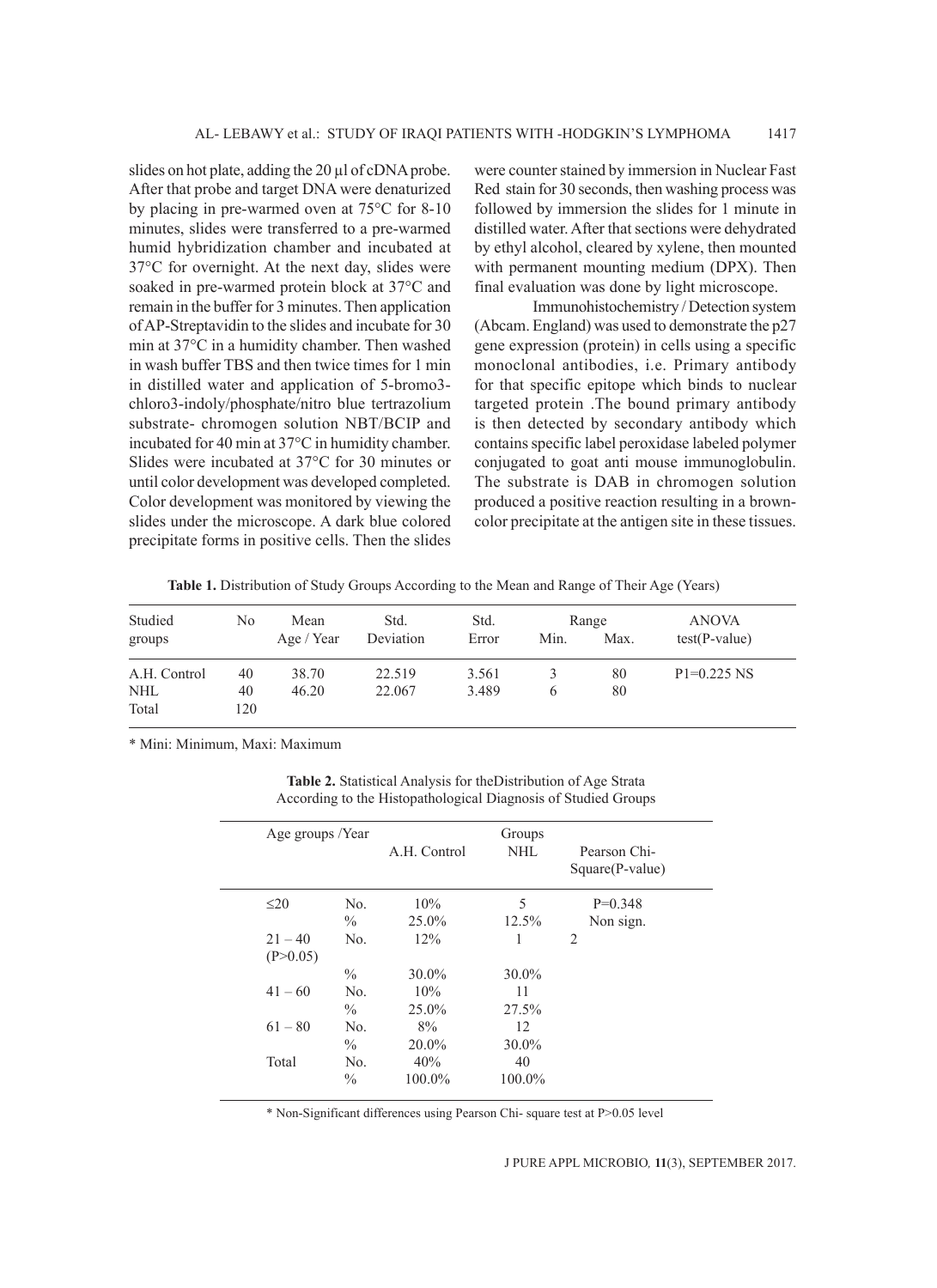## 1418 AL- LEBAWY et al.: STUDY OF IRAQI PATIENTS WITH -HODGKIN'S LYMPHOMA

Chi –square test was used to detect the significance between variables of our study. All the statistical analysis was done by SPSS program (Version– 19) &P value was considered significant when  $p \leq 0.05$ .

#### **RESULTS**

### **Distribution of Patients with Hodgkin and Non-Hodgkin Lymphoma According to Their Age**

The archival specimens collected in this study were related to Non-Hodgkin lymphoma patients whom ages was ranged from three years to eighty years. The mean age of the patients with Non-Hodgkin lymphoma (46.20±22.067years) was highest than the mean age of the apparently healthy control (AHC) was  $(38.70 \pm 22.519)$  years. However, there was no significant difference between NHL and AHC in age distribution Table (1).

In Non-Hodgkin lymphoma, the most commonly affected age stratum in both 21–40 and 61-80 years were constituted (30.0%:12) for each group,followed by the age stratum of 41-60 years (27.5%:11) and lastly the lowest affected group of Non-Hodgkin lymphoma was those in the age stratum  $\leq$  20 years (12.5%:5). The statistical analysis shows non-significant differences (P>0.05) among age strata distribution of those studied groups as shown in the Table (2).

# **Distribution of the Patients with Non-Hodgkin Lymphoma According to Their Gender**

Regarding the patients whom suffering from Non-Hodgkin lymphoma, the percentage of males (57.5%: 23) was higher than the percentage of female (42.5%: 17).The male/female ratios

| Table 3. Distribution of Study Groups According to Their Gender. |  |  |  |
|------------------------------------------------------------------|--|--|--|
|------------------------------------------------------------------|--|--|--|

| Gender |             |              | <b>Studies Groups</b> |                                 |
|--------|-------------|--------------|-----------------------|---------------------------------|
|        |             | A.H. Control | NHL.                  | Pearson Chi-<br>Square(P-value) |
| Male   | No.<br>$\%$ | 23<br>57.5%  | 23<br>57.5%           |                                 |
| Female | No.<br>$\%$ | 17<br>42.5%  | 17<br>42.5%           | $P = 1.00$<br>Non sign.         |
| Total  | No.<br>$\%$ | 40<br>100.0% | 40<br>100.0%          | (P>0.05)                        |

\* Non-Significant differences using Pearson Chi- square test at P>0.05 level.



**Table 4.** Statistical Analysis for the Distribution of Lymphoma Group According to Their Grade

| Grade  |               | Studied groups<br>NHL | Pearson Chi-<br>$S$ quare (P - |
|--------|---------------|-----------------------|--------------------------------|
| value) |               |                       |                                |
| I      | No.           | 15                    | $P=0.899$                      |
|        | $\frac{0}{0}$ | 37.5%                 | Non sign.                      |
| Н      | No.           | 15                    | (P>0.05)                       |
|        | $\frac{0}{0}$ | 37.5%                 |                                |
| Ш      | No.           | 10                    |                                |
|        | $\frac{0}{0}$ | 25.0%                 |                                |
| Total  | No.           | 40                    |                                |
|        | $\frac{0}{0}$ | 100.0%                |                                |

**Fig. 1.** Distirbution of HTLV-1 Assosiated with Non-Hodgkin Lymphoma

\* Non-Significant differences using Pearson Chi- square test at  $P>0.05$  level.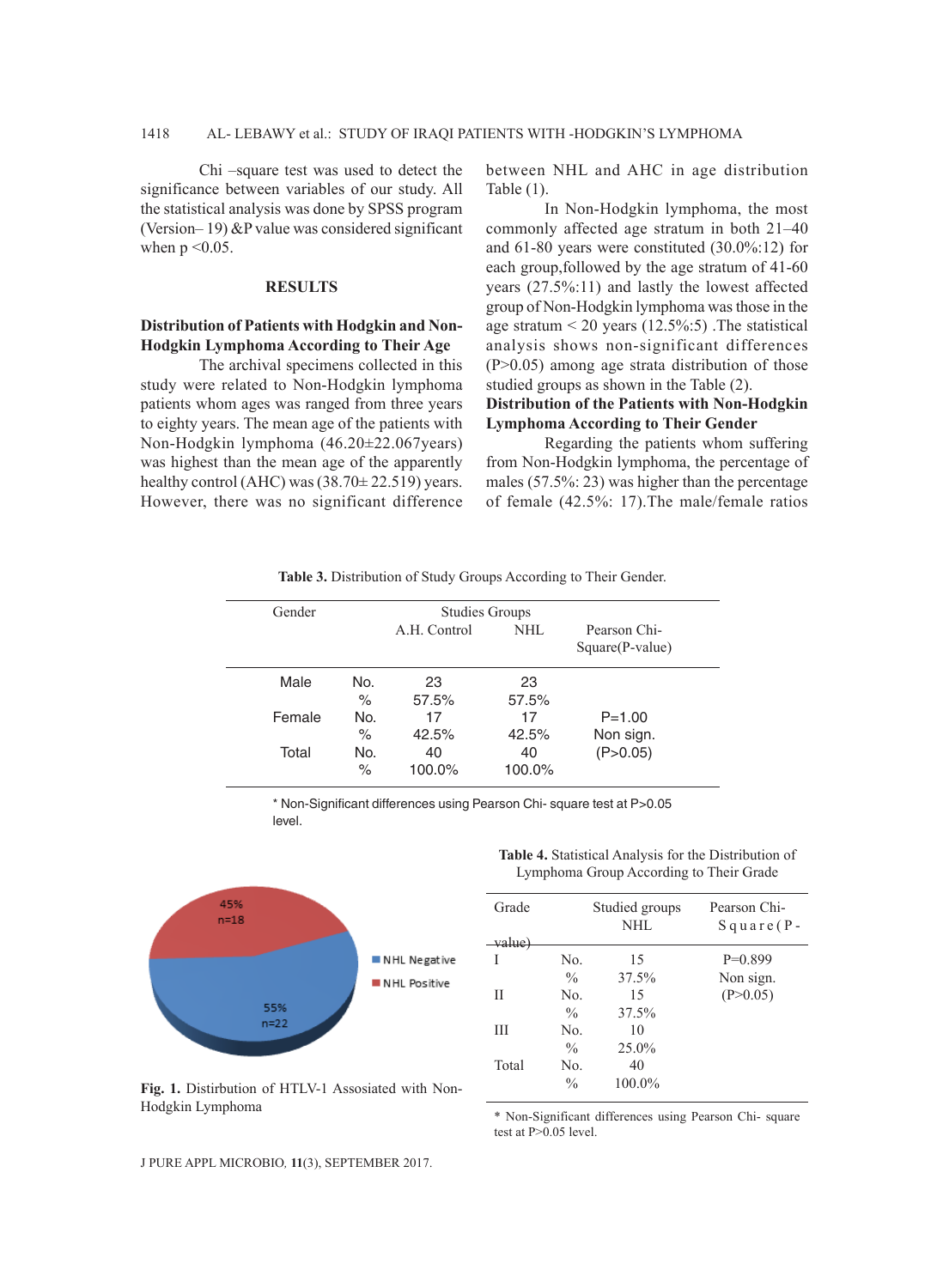of the patients with Non- Hodgkin lymphoma were 1.35:1.The statistical analysis showed nonsignificant difference (P>0.05) between lymphoma patients and control groups according to gender Table (3).

# **Grading of Lymphoma Group Cases**

In this study, athe highest percentage and number of Non-Hodgkin lymphoma patients was seen in grade I and grade II (37.5%:15) and the lowest was in grade III (25%:10).The results revealed non-significant differences at (P>0.05) between Non-Hodgkin lymphomas grades shown in the Table (4).

# **Human T Lymphotropic Virus Type-1 (HTLV-1)- Associated Lymphoma by** *In Situ* **Hybridization Technique (ISH)**

The DNAof HTLV-1 was detected in tissue blocks of lymphoma patients.Wide spectrum HTLV-1 was detected using digoxigenin- labeled probes in a morphological preserved tissue sections of Non-Hodgkin lymphoma. The signals of CISH were detected as bright blue discoloration with blue stain and counter stained with nuclear red solution in referring to HTLV-1 at the sites of complementary sequences.

The magnitude of expression of each tested markers was measured in 2 different systems

**Table 5.** Statistical Analysis for HTLV-1 Assosiated with Non-Hodgkin Lymphoma Using CISH Technique

| $HTIN-1$ | NHL.<br>$(n=40)$ | $\frac{0}{n}$ | P-value              |
|----------|------------------|---------------|----------------------|
| Negative | 22               | 55%           | Z test $P=0.636$     |
| Positive | 18               | 45%           | Non sign. $(P>0.05)$ |

| Table 6. Distribution of HTLV-1 Signal Scoring |
|------------------------------------------------|
| Associated with Non-Hodgkin lymphoma           |
| by Using ISH Technique                         |

| $HTIN-1$                                          |   | Non-Hodgkin<br>lymphoma $(no.=40)$ |                                                 | P-value                                          |
|---------------------------------------------------|---|------------------------------------|-------------------------------------------------|--------------------------------------------------|
| Signal scoring<br>Negative<br>Positive<br>Scoring | Н | No.<br>22<br>18<br>6<br>5          | $\frac{0}{0}$<br>55<br>45<br>15<br>12.5<br>17.5 | $\chi^2$ test P=0.00<br>Highly sign.<br>(P<0.01) |

of evaluations. The first one is using a scoring system with ordered categories ranging from 1 to 4 for a positive stain [negative,  $low (+1)$ , moderate  $(+2)$ , high  $(+3)$ ]. The second system signal intensity measure with 2 categories (no stain and orderedgrades of staining or signaling).

# **HTLV-1 associated with apparently healthy lymph node control tissues using wide spectrum DNA-CISH detection**

In this study, the apparently healthy lymph node control tissues were tested by using wide spectrum HTLV-1-DNA-CISH detection. All cases were negative; therefore they are excluded from the statistical analysis.

### **Results of HTLV-1in Patients with Non-Hodgkin Lymphoma**

Fig. (1) shows the positive results of HTLV-1-CISH detection, where 45% (18 of total 40) showed positive signals, while, 55% negative signals which represented 22 out of 40 cases in this group.

In this study the results showed as in Table (5) that the HTLV-1associated with Non-Hodgkin lymphoma was non significant at 5 percent level  $(P>0.05)$ .

The highest percentage of HTLV-1 score signaling (17.5%:7 out of 18 ) was found in the high score (score III),whereas (15%:6out of 18 ) and (12.5%:5out of 18 ) were found within low (score I) and scores moderate ( score II), respectively. In this study the results showed that the HTLV-1associated with Non-Hodgkin lymphomawas highly significant at 1 percent level (P<0.01). Table (6) & Fig. (2).

**Table 7.** Distribution of HTLV-1Signal Intensity Associated with Non-Hodgkin Lymphoma by Using CISH Technique

| $HTIN-1$       |   | Non-Hodgkin | lymphoma $(no.=40)$ | P-value              |
|----------------|---|-------------|---------------------|----------------------|
| Signal scoring |   | No.         | $\frac{0}{0}$       |                      |
| Negative       |   | 22          | 55                  | $\chi^2$ test P=0.00 |
| Positive       |   | 18          | 45                  | Highly sign.         |
| Scoring        | I |             | 2.5                 | (P<0.01)             |
|                | Н | 4           | 10                  |                      |
|                | Ш | 13          | 32.5                |                      |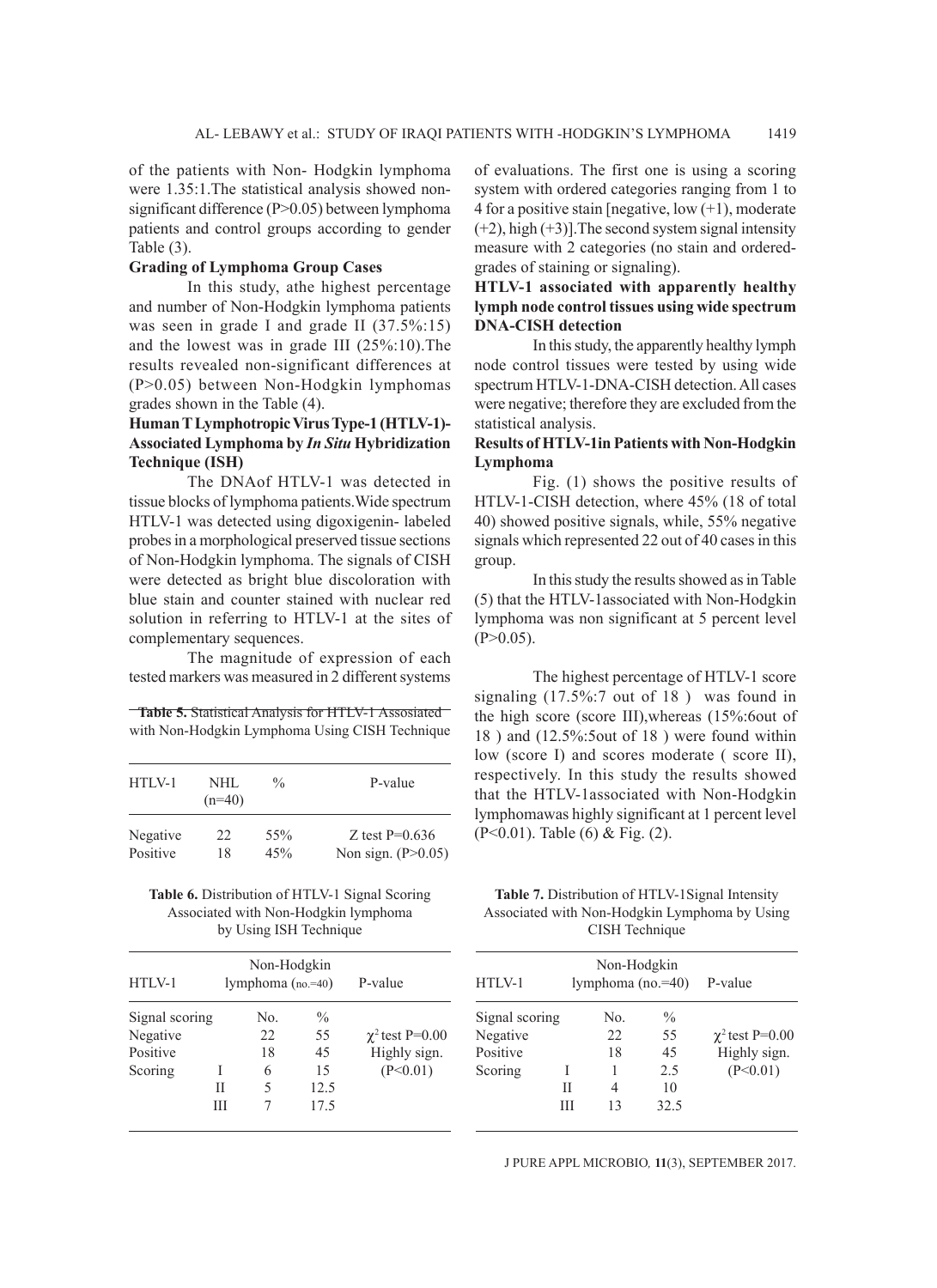# 1420 AL- LEBAWY et al.: STUDY OF IRAQI PATIENTS WITH -HODGKIN'S LYMPHOMA

Distribution of Signal Intensity of CISH for Detection of Wide Spectrum HTLV-1DNA in Non-Hodgkin Lymphoma Cases.

Table (7) show the positive results of HTLV-1 -DNA /CISH detection where 45% (18 out of 40 cases) from Non-Hodgkin lymphoma group showed positive signals included 32.5% (13 out of 18 cases) with strong signal intensity (III), followed by 10 % (4 out of 18 cases) with moderate signal intensity (II), and 2.5% (1 out of 18 cases) with weak signal intensity (I) (Fig.2). Statistically, there was highly significant difference found among them  $(P<0.01)$ 

The Results of Evaluation of Cyclin-Dependent Kinase Inhibitors p27KIP1in Non-Hodgkin lymphoma:

The Results of P27- Protein Expression in the Apparently Healthy Lymph Node Control Tissues.

In this study, the results of immunohistochemistry staining of P27protein using biotinylated anti- p27protein- antibodies in the apparently healthy lymph node control tissues showed no signal was expressed to all cases; therefore they are excluded from the statistical analysis.

The Results of P27- Protein Expression in Non-Hodgkin Lymphoma.

Immunohistochemistry for P27 protein was detected as brownish discoloration at nuclear localization (Figure 3).

# **Results of P27- IHC Signal Scoring**

P27 protein was detected by IHC test





**Fig. 2.***In Situ* Hybridization (ISH) for Generic HTLV-1 Deduction Infiltrative Lymphoma Cancers Using Digoxigenin-Labeled HTLV-1 Probes ;Stained with (Blue)and Counter Stained by Nuclear Fast Red (Red).A)-NHL with Positive HTLV-1 -CISH Reaction with High Score and Strong Signal Intensity (40X). B) - NHL with Negative HTLV-1–CISH Reactions. (40X)

| <b>Table 8.</b> Frequency Distribution of   |  |  |  |  |
|---------------------------------------------|--|--|--|--|
| Immunohistochemistry Results of P27 Protein |  |  |  |  |
| According to the Signal Scoring             |  |  |  |  |

**Table 9.** Frequency Distribution of Immunohistochemistry Results of P27 Protein According to the Signal Intensity

| P <sub>27</sub> |   | $(no.=40)$ | Non-Hodgkin lymphoma<br>P-value |                      | HTLV-1         |   | $(no = 40)$ | Non-Hodgkin lymphoma<br>P-value |                      |
|-----------------|---|------------|---------------------------------|----------------------|----------------|---|-------------|---------------------------------|----------------------|
| Signal scoring  |   | No.        | $\frac{0}{0}$                   |                      | Signal scoring |   | No.         | $\frac{0}{0}$                   |                      |
|                 |   | 23         | 57.5                            | $\chi^2$ test P=0.00 | Negative       |   | 23          | 57.5                            | $\chi^2$ test P=0.00 |
| Negative        |   |            |                                 |                      |                |   |             |                                 |                      |
| Positive        |   | 17         | 42.5                            | Highly sign.         | Positive       |   | 17          | 42.5                            | Highly sign.         |
| Scoring         |   | 12         | 30.0                            | (P<0.01)             | Scoring        |   | 4           | 10.0                            | (P<0.01)             |
|                 | П | 5          | 12.5                            |                      |                | Н | 13          | 32.5                            |                      |
|                 | Ш | 0/17       | 0.00                            |                      |                | Ш | 0/17        | 0.00                            |                      |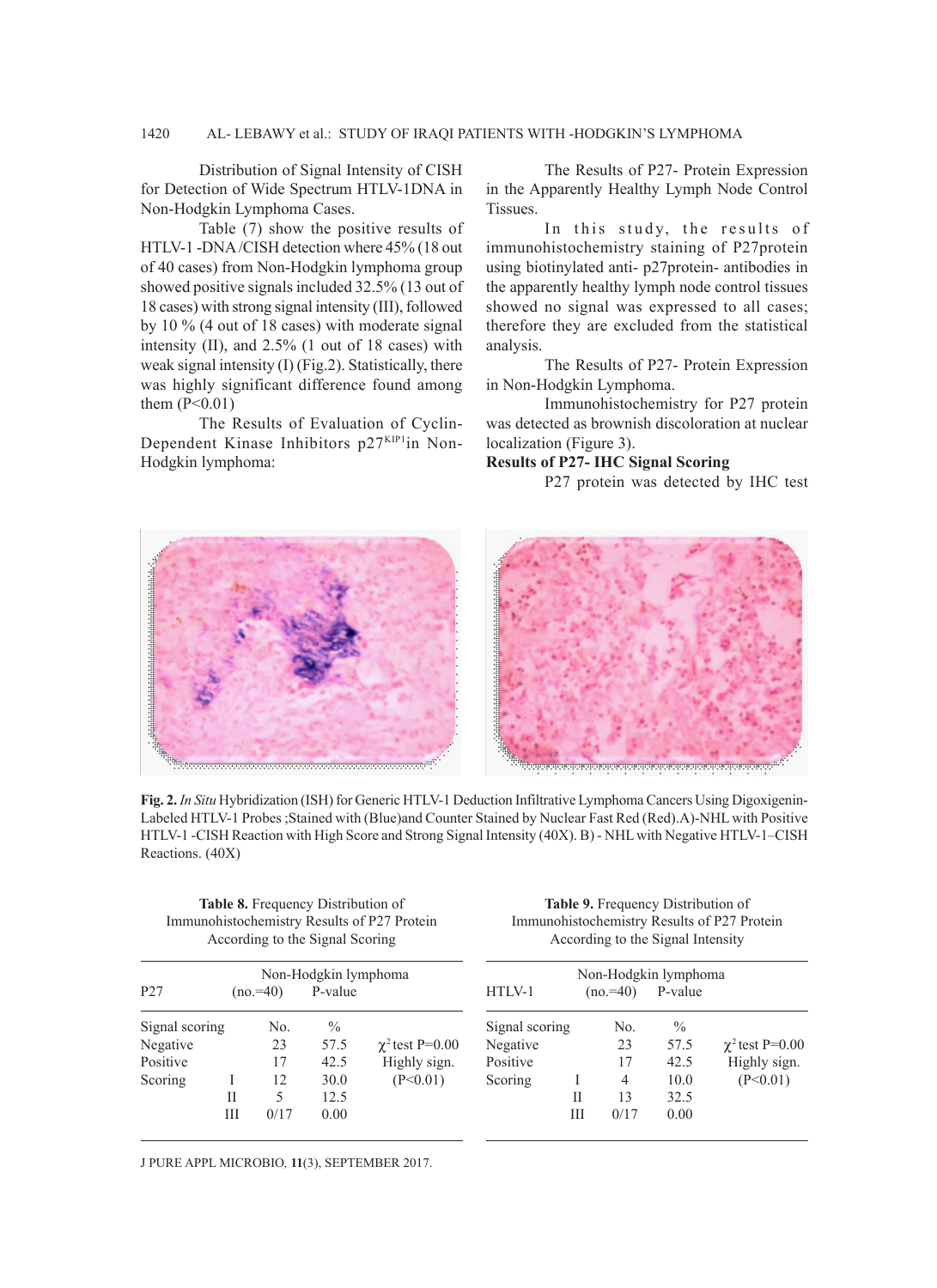in 42.5% (17out of 40 cases) of Non-Hodgkin lymphoma, while no signal was expressed in (57.5%:23out of 40). In the non-Hodgkin lymphoma group, 30 % (12 out of 17 cases) have low score (score I) whereas, 12.5% (5 out of 17 cases) have moderate score (score II).Statistically, highly significant differences between negative, low and moderate scoring casesat 1 percent level **(P<0.01)** Table (8)

#### **Results of P27- IHC Signal Intensity**

Among (40) Non-Hodgkin lymphoma, only 17 cases (42.5%) showed positive P27 – IHC reactions. A percentage of 32.5% (13 cases out of 17 ) of P27 –IHC test in a Non-Hodgkin lymphomagroup was found to have moderate signal intensity while weak signals intensity constituted 10% (4 out of 17) Fig. (3).statistically, highly significant differences between negative, weak and moderate intensity casesat 1 percent level **(P<0.01)** 

**Table 10.** Spearman's rho Statistical Testing to Evaluate the Intensity of Studied Molecular Markers in Relation with HTLV-1 infections in Non-Hodgkin lymphoma

| Spearman's rho  |         | Age groups Grade HTLV-1<br>/Year |      |         |
|-----------------|---------|----------------------------------|------|---------|
| $HTIN-1$        | r       | .013                             | 2.11 |         |
|                 | P-value | 937                              | .191 |         |
| P <sub>27</sub> | r       | $-.054$                          | .110 | $-.052$ |
|                 | P-value | 742                              | .501 | 748     |

in Non-Hodgkin lymphoma group as shown in Table (9).

**Correlations between Intensities of Studied Markers (Wide Spectrum HTLV-1 and P27) in Patients with Non-Hodgkin Lymphoma HTLV-1**

There are no significant correlations between the intensity of HTLV-1 and p27 Table  $(10)$ .

#### **DISCUSSION**

In Non-Hodgkin lymphoma, the mean age of patients was  $(46.20 \pm 22.067 \text{ years})$  and the most commonly affected age stratum in both 21– 40 and 61– 80 years were constituted (30.0%:12) for each group, followed by the age stratum of 41- 60years (27.5%:11) and lastly the lowest affected group of Non-Hodgkin lymphoma was those in the age stratum  $\leq$  20 years (12.5%: 5) Table (1) and Table (2). Moreover, our result in Non-Hodgkin lymphoma, was closely comparable to an Iraqi study done by Ridha (23) who found that the mean age of their NHL patients was (39.70) years. Also this study was in agreement with Jordanian study done by Al-masri *et al.,* (24) who found that the median age of their NHL patients was 43.5 years. Also, It is consistent with Pakistanian studies done by Lal *et al.,*(25) and Naz *et al.,*(26) who found the median age of their NHL patients was  $(48.0\pm13.3)$ years and (42.5) years, respectively.



**Fig. 3.** Infiltrative Lymphoma Cancers Showing the Results of Immunohistochemistry Staining of p27 Protein Using Biotinylated Anti- p27 Protein- Antibodies, Stained by DAB-Chromogen (Brown) and Counter Stained by Mayers Hematoxylin (Blue). A) - NHL with Positive p27 -IHC Reaction (40X). B) - NHL with Negative p27 -IHC Reactions. (40X)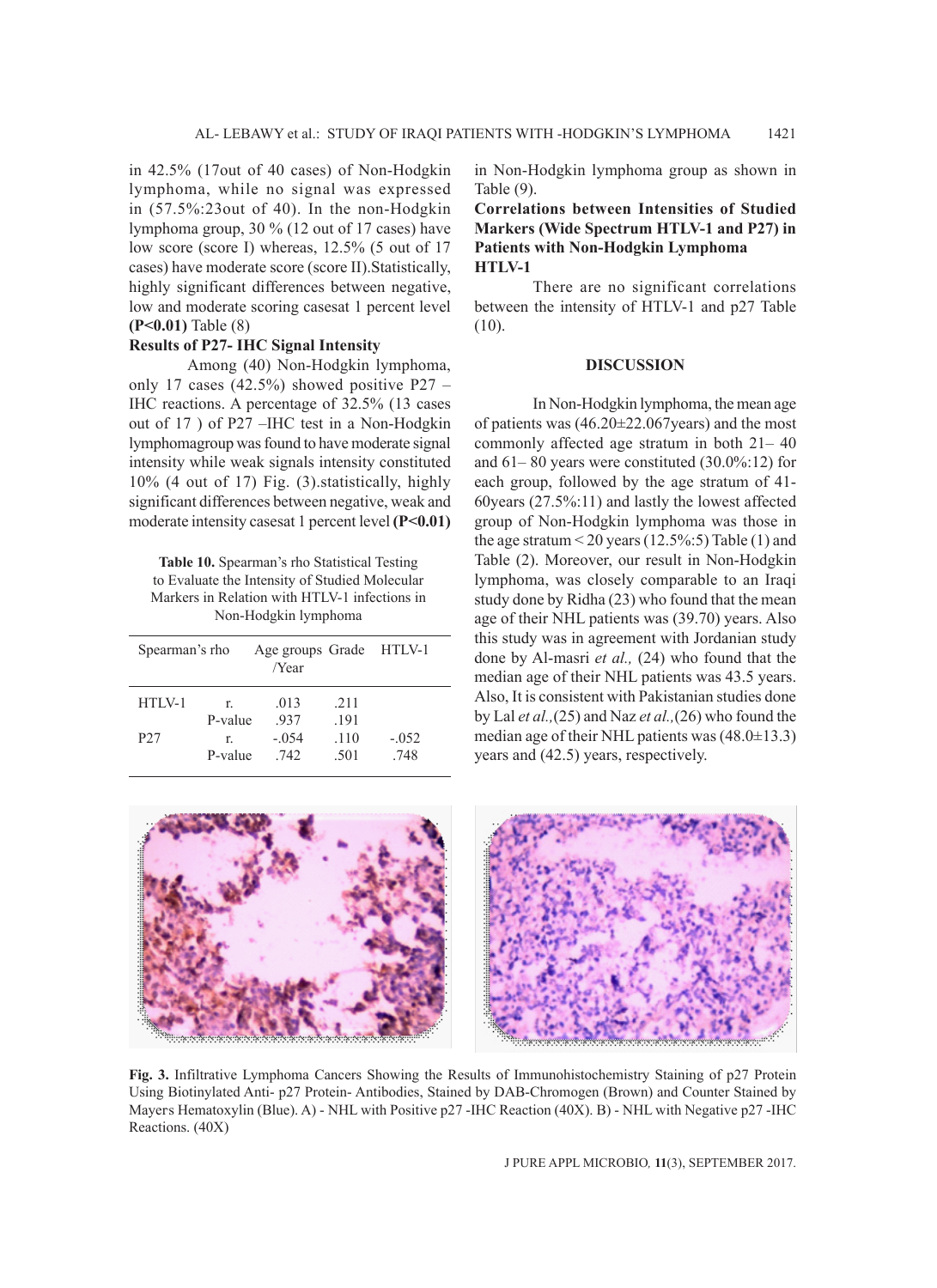#### 1422 AL- LEBAWY et al.: STUDY OF IRAQI PATIENTS WITH -HODGKIN'S LYMPHOMA

Most people with Non-Hodgkin lymphoma are older than 60 (27, 28).These differences in age groups could be contributed to the differences in environmental and geographical risk factors affecting each study groups making NHL affecting relatively middle age group in Iraq and neighboring countries.

The ratio of male to female patients with Non- Hodgkin lymphoma was 1.35:1 Table (3). The results of the current study are in concurrence with the results of most other studies. Hussein *et al*., (29) was found that NHL is more common in male (70%) than female (30%). Moreover, Smith *et al*., (30) who found in NHL that the affected men were more than their counter part women.Also, Boffetta, (31), was found that the NHL is the 8th most commonly diagnosed cancer in men and the 11th in women.

Lymphoma and infections in males higher than females suggests that the well known differences in immunity may be responsible for this dichotomy. Besides immune surveillance, genome surveillance mechanisms also differ in efficiency between males and females. Other obvious differences include hormonal ones and the number of X chromosomes.Also the difference might be due to the peculiar characteristics of the referral centers, smaller case numbers, or geographic distribution.

The highest percentage and number of Non-Hodgkin lymphoma patients was seen in grade I and grade II (37.5%:15) for each and the lowest was found in grade III (25%:10).The present study is mostly concurring with study made by Laurini *et al*., (32).The distribution of low-grade of NHL was (47.1%) in Central and South America and high-grade of NHL North America was (37.5%). However ,in the same study were little differences in high-grade of NHL (52.9%) in Central and South America and in low grade of NHL (62.5%) in North America.In addition ,the results of our study is generally consent with Villuendas *et al*., (33) who revealed that the ratio of garde I, grade II and grade III in NHL were 26.7%, 26.9% and 46.4% ,respectively.In addition, the patients often present themselves to the medical care system at much later stages of the diseases where the low grade lymphomas have evolved into secondary type of high grade once. For a more precise understanding of this phenomenon, it is necessary to examine the

etiology and the epidemiology of the lymphomas in Iraq as well as Iran because there is the possibility that higher grade lymphomas are of the primary type and some important factors may be involved in high occurrences that is a subject that need further investigation, since there has been little research done in this area (34).In my opinion this could be contributed to the heterogeneity ,risk factors (exposure to certain chemicals and drugs,radiation exposure, a weakened immune system, Race, ethnicity, and geography) and small samples size.

The positive results of HTLV-1-CISH detection, where 45% showed positive signals, while, 55% negative signals which represented 31 out of 40 cases in this group.Also, as in negative results of HTLV-1-DNA in NHL are probably related to the absence of HTLV-1-DNA in these biopsies or could be related its presence in the cells at different regions of that tissue. The presence of different type of HTLV-1 other than these type used in this study is another possibility.The HTLV-1-seropositive cases of Non-Hodgkin lymphoma in this study may predominantly constitute with the results obtained by Adedayo and Shehu, (35) who revealed that was a significant association between HTLV-1 seropositivity and Non-Hodgkin lymphoma, as 44.4% of positive cases. The present study also in a broad harmony with study done by Manns *et al*., (36), they revealed that overall patients with NHL were 10 times more likely than were controls to be seropositive for HTLV-I in Jamaica, Trinidad and Tobago. They found that the association between NHL and HTLV-I was greatest for T-cell lymphomas. Panelatti (37), was found that the serological test was positive for HTLV-1 antibodies in NHL patient.In addition, Birckhead *et al*., (38) who found that a close relation between HTLV-1 and lymphoma. While, Miyagi *et al.*, (39) who found that the ratio of positive cases in NHL with HTLV-1 was 26.1%. While, Hatano *et al*., (40) found19.35% of NHL had HTLV-1 proviral DNA.

Whereas, the difference between these studies and recent study regarding the ratio of HTLV-1 with NHL may be related to the peculiar characteristics of the referral centers, smaller case numbers, or geographic distribution enrolled in these studies.In the other hand, The molecular conducted by Gualco *et al*.,(41) for proviral HTLV-1DNA using Tax gene amplification was negative in all cases of NHL patients.While, in the present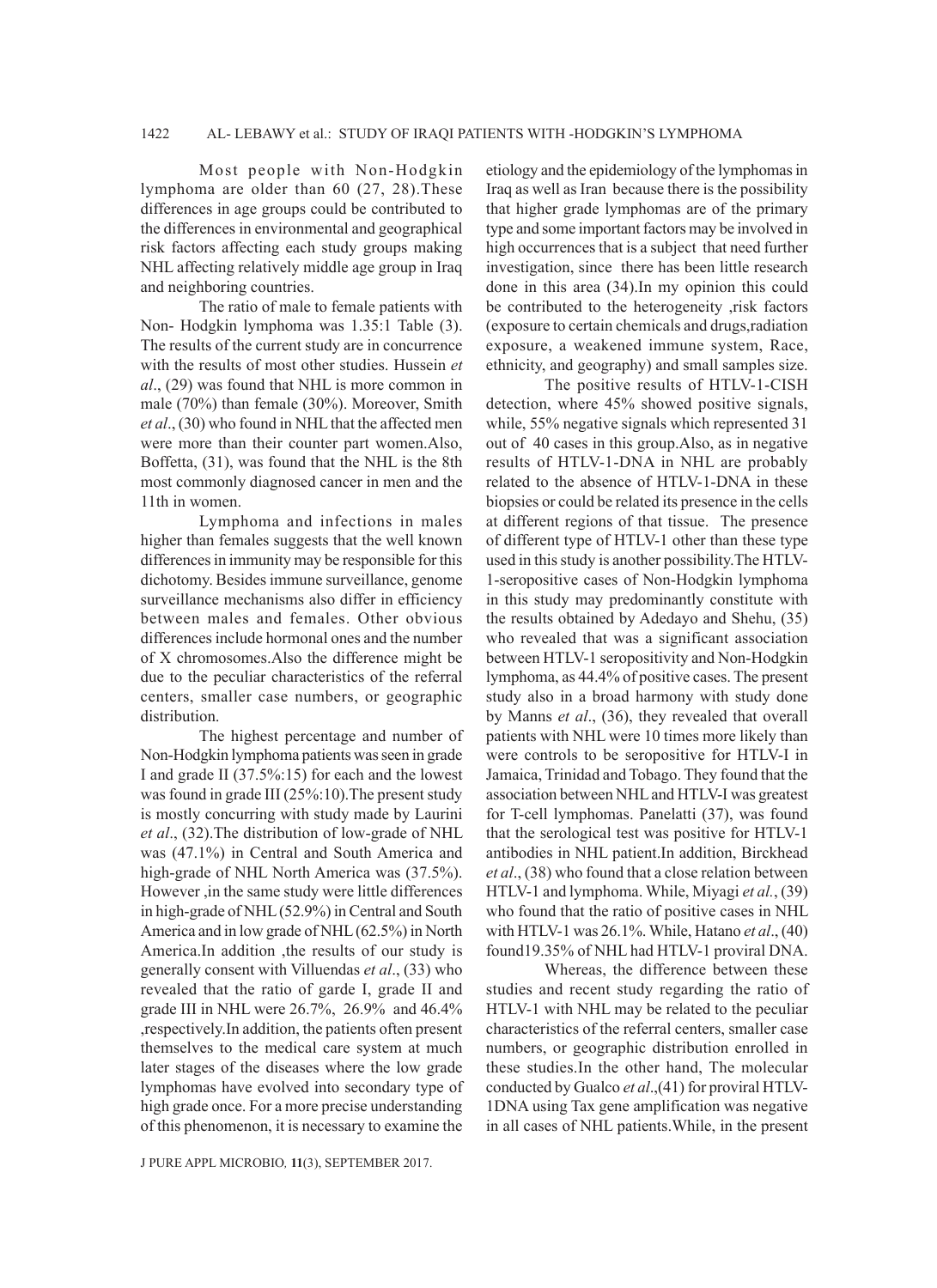study for proviral HTLV-1DNA using *HBZ*gene. Viruses are seldom complete carcinogenesis and are essential but not sufficient factors even in those with viral carcinogenesis such as HPV, EBV, HTLV-1 related carcinogenesis (42).In this respect, we believe the detected HTLV-1is thought to have a synergistic effect in the pathogenesis of NHL along with many other etiological factors such as chemical , radiations ,and genetic factors.

Previous studies have shown that a subset of aggressive and very aggressive lymphomas with high p $27<sup>Kip1</sup>$  expression exceeding (50%) (43).

In the current study, the P27 protein was detected by IHC test in 42.5%of Non-Hodgkin lymphoma, while no signal was expressed in 57.5% Table (8).

Wang *et al*., (44) was revealed that the low expression of  $p27^{kipl}$  protein is associated with excessive cell proliferation and has been linked to many types of human tumors; including lymphoma. p27KIP1 staining was found most frequently in a low to intermediate proportion of the tumoural cells.

The P27protien positive cases of Non-Hodgkin lymphoma in this study may predominantly constitute with the results obtained by Møller *et al*., (45) and Li *et al*., (46) were found 43% and 51.9% of p27 positive cases of NHL, respectively.

However, there are no significant correlations among HTLV-1 and P27 in NHL  $(P-value > 0.05)$ . In my opinion this could be contributed to the heterogeneity, geographic distribution and small samples size.

## **REFERENCES**

- 1. Parkin, D.M., The global health burden of infection associated cancers in the year 2002. *International journal of cancer,* 2006; **118**(12), pp.3030-3044.
- 2. Cinti C, Leoncini L, Nyongo A, Ferrari F, Lazzi S, Bellan C, Vatti R, Zamparelli A, Cevenini G, Tosi GM, Claudio PP, Maraldi NM, Tosi P and Giordano A. Genetic alterations of the retinoblastoma-related gene RB2/p130 identify different pathogenetic mechanisms in and among Burkitt's lymphoma subtypes. *Am J Pathol,* 2000; **156**: 751–760
- 3. Lairmore, M. and Franchini, G., Human T-cell leukemia virus types 1 and 2. *Fields virology,*  2007; **5**: pp.2071-2106.
- 4. Lawson, V.A., Lee, J.Y., Doultree, J.C., Marshall,

J.A. and McPhee, D.A., Visualisation of phenotypically mixed HIV-1 and HTLV-I virus particles by electron microscopy. *Journal of biomedical science,* 2000; **7**(1): pp.71-74.

- 5. Hivin, P., Frédéric, M., Arpin-André, C., Basbous, J., Gay, B., Thébault, S. and Mesnard, J.M., Nuclear localization of HTLV-I bZIP factor (HBZ) is mediated by three distinct motifs. *Journal of cell science,* 2005; **118**(7), pp.1355- 1362.
- 6. Murata, K., Hayashibara, T., Sugahara, K., Uemura, A., Yamaguchi, T., Harasawa, H., Hasegawa, H., Tsuruda, K., Okazaki, T., Koji, T. and Miyanishi, T., A novel alternative splicing isoform of human T-cell leukemia virus type 1 bZIP factor (HBZ-SI) targets distinct subnuclear localization. *Journal of virology,* 2006; **80**(5), pp.2495-2505.
- 7. Clerc, I., Polakowski, N., André-Arpin, C., Cook, P., Barbeau, B., Mesnard, J.M. and Lemasson, I., An interaction between the human T cell leukemia virus type 1 basic leucine zipper factor (HBZ) and the KIX domain of p300/ CBP contributes to the down-regulation of taxdependent viral transcription by HBZ. *Journal of Biological Chemistry,* 2008; **283**(35), pp.23903- 23913.
- 8. López-Guillermo, A., Colomo, L., Jiménez, M., Bosch, F., Villamor, N., Arenillas, L., Muntañola, A., Montoto, S., Giné, E., Colomer, D. and Beà, S., Diffuse large B-cell lymphoma: clinical and biological characterization and outcome according to the nodal or extranodal primary origin. *Journal of clinical oncology,* 2005; **23**(12), pp.2797-2804.
- 9. NCI,National Cancer Institute. Adul non-Hodgkin lymphoma treatment: Cellular classification of a dult non-Hodgkin lymphoma pagez. 2010; Accessed September 2.
- 10. ACS,American Cancer Society (2005). Cancer Facts & Figures 2005.Atlanta : American Cancer Society 2003. Non-Hodgkin's lymphoma. Avaiable at: http://www3.cancer.org/cancer info/.
- 11. NCCN ,National Comprehensive Cancer Network.( 2012). Clinical Practice Guidelines in Oncology: Non-Hodgkin's Lymphomas.1.
- 12. Illes, A., Varoczy, L., Papp, G., Wilson, P.C., Alex, P., Jonsson, R., Kovacs, T., Konttinen, Y.T., Zeher, M., Nakken, B. and Szodoray, P.. Aspects of B Cell Non Hodgkin's Lymphoma Development: A Transition from Immune Reactivity to Malignancy. *Scandinavian journal of immunology,* 2009; **69**(5): pp.387-400.
- 13. Nadeem, L., Brkic, J., Chen, Y.F., Bui, T., Munir, S. and Peng, C., Cytoplasmic mislocalization of p27 and CDK2 mediates the anti-migratory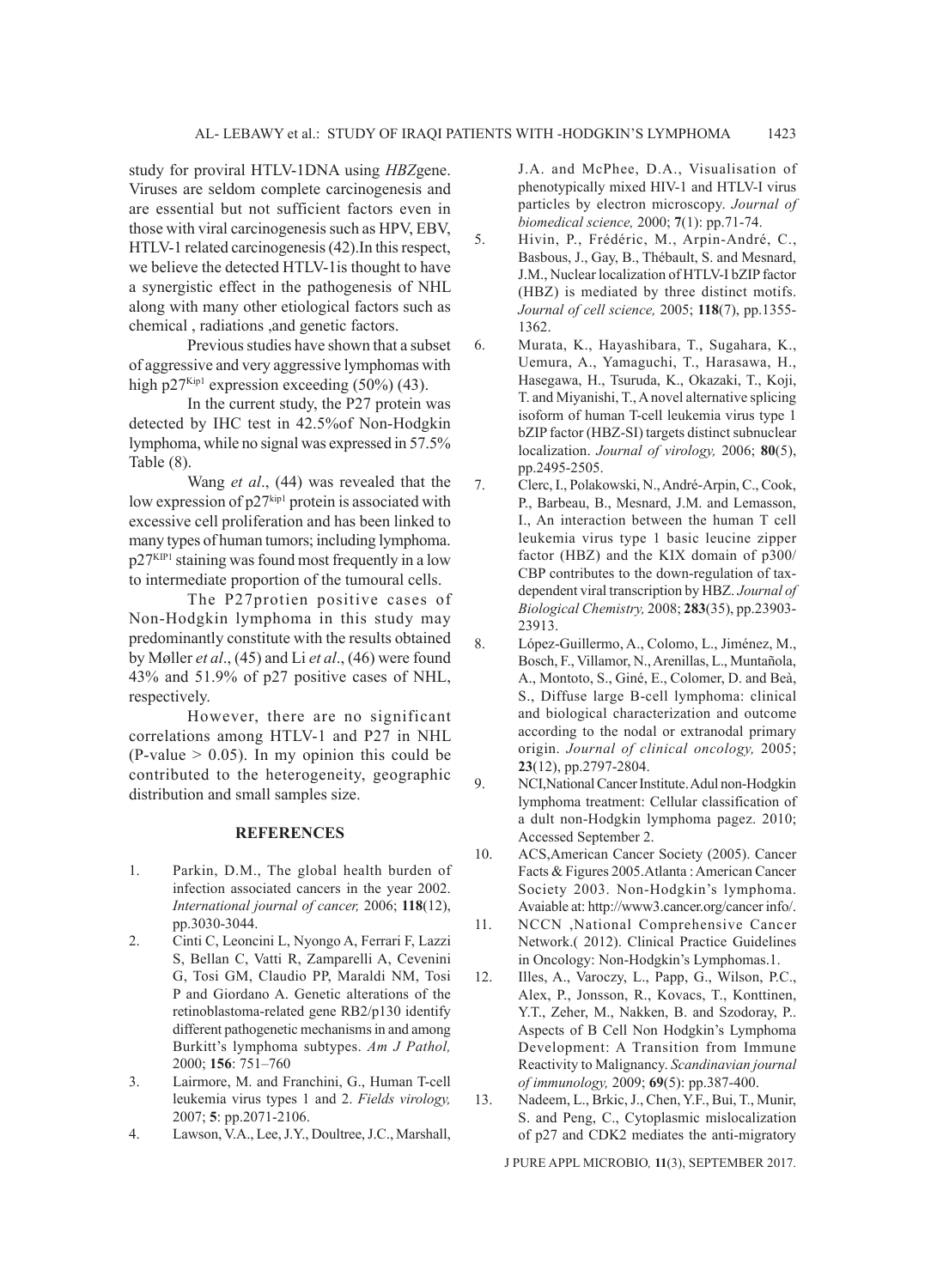and anti-proliferative effects of Nodal in human trophoblast cells. *J Cell Sci,* 2013; **126**(2): pp.445-453.

- 14. Sgambato, A., Cittadini, A., Faraglia, B. and Weinstein, I.B., Multiple functions of p27Kip1 and its alterations in tumor cells: a review. *Journal of cellular physiology,* 2000; **183**(1): pp.18-27.
- 15. Göpfert, U., Kullmann, M. and Hengst, L., Cell cycle-dependent translation of p27 involves a responsive element in its 52 -UTR that overlaps with a uORF. *Human molecular genetics,* 2003; **12**(14): pp.1767-1779.
- 16. Hatta, Y. and Koeffler, H.P., Role of tumor suppressor genes in the development of adult T cell leukemia/lymphoma (ATLL). *Leukemia,*  2002; **16**(6), pp.1069-1085.
- 17. Wang, Y., Fei, M., Cheng, C., Zhang, D., Lu, J., He, S., Zhao, Y., Wang, Y. and Shen, A., Jun activation domain-binding protein 1 negatively regulate p27kip1 in non-Hodgkin's lymphomas. *Cancer biology & therapy,* 2008 **7**(3): pp.460-467.
- 18. Ferreri, A.J., Ponzoni, M., Pruneri, G., Freschi, M., Rossi, R., Dell'Oro, S., Baldini, L., Buffa, R., Carboni, N., Villa, E. and Viale, G., Immunoreactivity for p27KIP1 and cyclin E is an independent predictor of survival in primary gastric non Hodgkin's lymphoma. *International journal of cancer,* 2001; **94**(4), pp.599-604.
- 19. Møller, M.B., Nielsen, O. and Pedersen, N.T., Cyclin D3 expression in non-Hodgkin lymphoma: correlation with other cell cycle regulators and clinical features. *American journal of clinical pathology,* 2001; **115**(3), pp.404-412.
- 20. Sáez, A.L., Sanchez, E., Sanchez-Beato, M., Cruz, M.A., Chacon, I., Munoz, E., Camacho, F.I., Martinez-Montero, J.C., Mollejo, M., Garcia, J.F. and Piris, M.A., p27KIP1 is abnormally expressed in diffuse large B-cell lymphomas and is associated with an adverse clinical outcome. *British journal of cancer,* 1999; **80**(9), p.1427–1434.
- 21. Decker, T., Schneller, F., Hipp, S., Miething, C., Jahn, T., Duyster, J. and Peschel, C., Cell cycle progression of chronic lymphocytic leukemia cells is controlled by cyclin D2, cyclin D3, cyclin-dependent kinase (cdk) 4 and the cdk inhibitor p27. *Leukemia,* 2002; **16**(3), pp.327- 334.
- 22. Shimizu-Kohno, K., Satou, Y., Arakawa, F., Kiyasu, J., Kimura, Y., Niino, D., Sugita, Y., Ishikawa, F., Matsuoka, M. and Ohshima, K., Detection of HTLV 1 by means of HBZ gene in situ hybridization in formalin fixed and paraffin embedded tissues. *Cancer science,* 2011; **102**(7),

J PURE APPL MICROBIO*,* **11**(3), SEPTEMBER 2017.

pp.1432-1436.

- 23. Ridha, W.K., Epstein Barr virus-mediated deregulation of cell cycle pathways in malignant lymphomas: Implication of NFKB, p53, p27 and the mutant p21 Ras using in situ technique (Doctoral dissertation, Ph. D. Thesis, 2004; University of AL-Nahrain, Iraq).
- 24. Al-masri, N.M., Habashneh, M.A. and Khalidi, H.S., Non-Hodgkin lymphoma in Jordan. Types and patterns of 111 cases classified according to the WHO classification of hematological malignancies. *Saudi medical journal,* 2004; **25**(5), pp.609-614.
- 25. Lal, A., Bhurgri, Y., Vaziri, I., Rizvi, N.B., Sadaf, A., Sartajuddin, S., Islam, M., Kumar, P., Adil, S., Kakepoto, G.N. and Masood, N., Extranodal non-Hodgkin's lymphomas—a retrospective review of clinico-pathologic features and outcomes in comparison with nodal non-Hodgkin's lymphomas. *Asian Pac J Cancer Prev,* 2008; **9**(3), pp.453-458.
- 26. Naz E, Mirza T, Aziz S, Danish F, Tariq S, Ali A: Frequency and Clinics pathologic Correlation of Different types of NHL According to WHO classification . *J Pak Med Assoc*;2011; **61**(3): 260-357
- 27. Patte, C., Auperin, A., Gerrard, M., Michon, J., Pinkerton, R., Sposto, R., Weston, C., Raphael, M., Perkins, S.L., McCarthy, K. and Cairo, M.S., Results of the randomized international FAB/ LMB96 trial for intermediate risk B-cell non-Hodgkin lymphoma in children and adolescents: it is possible to reduce treatment for the early responding patients. *Blood,* 2007; **109**(7), pp.2773-2780.
- 28. Ansell, P., Simpson, J., Lightfoot, T., Smith, A., Kane, E., Howell, D., Newton, R., McGonagle, D., Jack, A. and Roman, E., Non Hodgkin lymphoma and autoimmunity: Does gender matter?. *International journal of cancer*, 2011; **2**: pp.460-466.
- 29. Hussein, M.R., Al-Sabae, T.M. and Georgis, M.N., Analysis of the Bcl-2 and p53 protein expression in the lymphoproliferative lesions in the Upper Egypt. *Cancer biology & therapy,*  2005; **4**(3), pp.324-328.
- 30. Smith, A., Crouch, S., Lax, S., Li, J., Painter, D., Howell, D., Patmore, R., Jack, A. and Roman, E., Lymphoma incidence, survival and prevalence 2004–2014: sub-type analyses from the UK's Haematological Malignancy Research Network. *British journal of cancer,* 2015; **112**(9), pp.1575-1584.
- 31. Boffetta, P., I. Epidemiology of adult non-Hodgkin lymphoma. Annals of oncology, 22(suppl\_4), 2011; pp. 427-431.